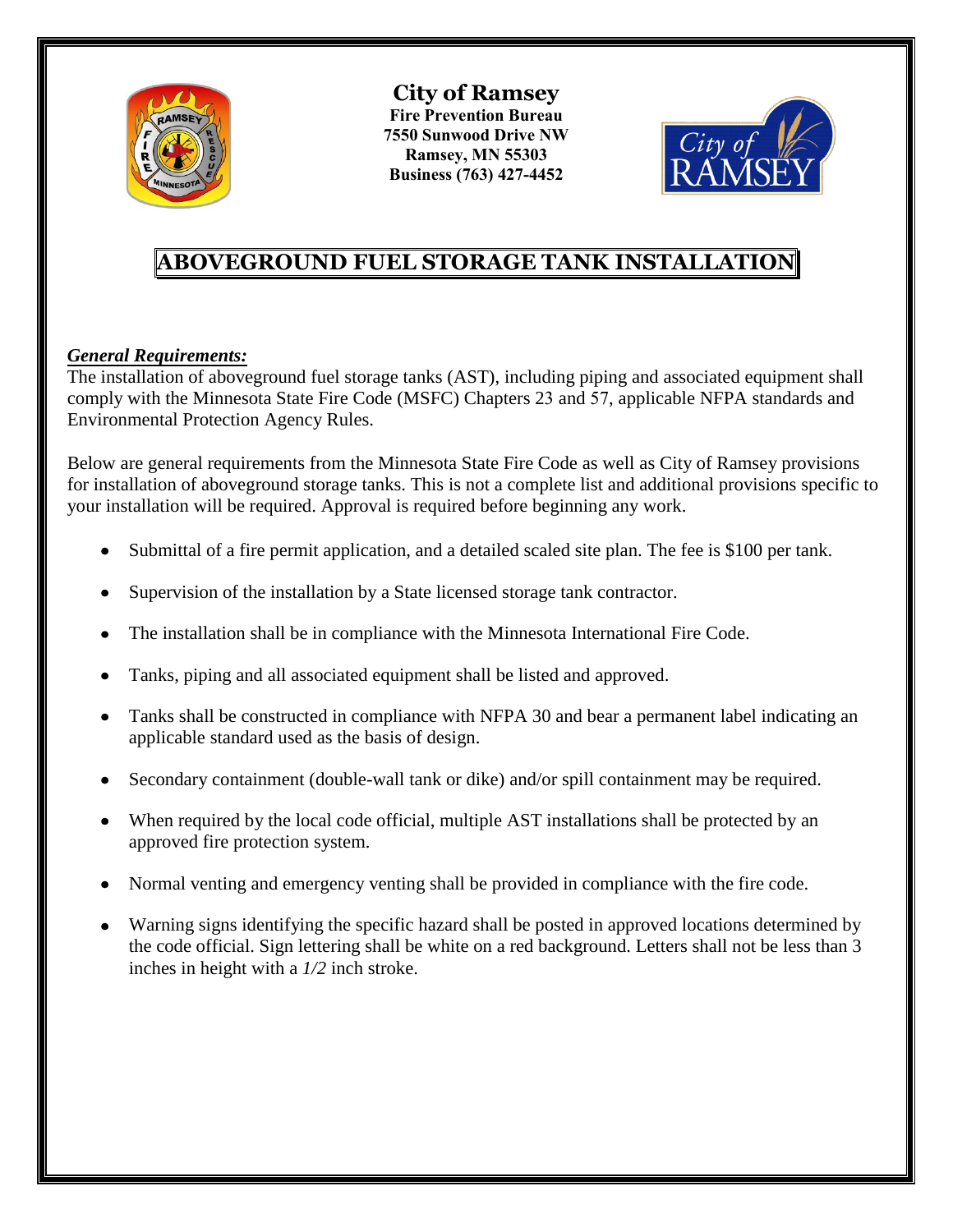### **Aboveground Fuel Storage Tank Installation Page 2 of 3**

## *Additional Requirements for Motor Vehicle Dispensing*:

- A maximum of three AST's are allowed for dispensing at any single dispensing site. AST's shall not exceed 6,000 gallons for Class I liquids and 10,000 gallons for Class II liquids.
- Tanks used for storage of Class I liquids shall be listed and labeled as protected above-ground tanks in accordance with UL 2085 and shall be in accordance with Chapter 57.

# *AST's /Dispensing:*

- Tanks shall be located no less than 50 feet from the nearest side of a public way, property line, building, or combustible storage on the same property. *Exception 1: AST's which have a separation of at least 30 feet between the tank and the dispenser may reduce the distances between the AST, the public way, property line, building or combustible storage to 30 feet. Exception2: AST's which have a UL 2085 listing and less than 6,000 gallons may reduce the distances between the AST, the public way, property line, building or combustible storage to 5 feet.*
- AST's shall be separated from their dispenser by at least 30 feet. *Exceptions: Tanks that comply Chapter 57 or tanks that have a UL 2085 listing-Operations not open to the public that dispense Class I liquids from one AST of 560- gallon capacity or less may have the dispenser located on top of or adjacent to the AST and Operations not open to the public that dispense Class II liquids from no more than two AST 's of 1,000-gallon individual capacity or less may have the dispenser located on top of or adjacent to the AST.*
- Dispensers shall be located 10 feet or more from property lines, 10 feet or more from buildings having combustible exterior wall surfaces or buildings with noncombustible exterior wall surfaces that are not part of a one-hour fire-resistance rated assembly or buildings having combustible overhangs.

*Exception: Canopies constructed in accordance with the IBC.* 

- Unattended self-service stations are allowed when, as a condition of approval, the owner or operator:
	- 1) Is accountable for daily site visits and regular equipment inspection and maintenance.
	- 2) Posts dispenser operating instructions.
	- 3) Posts emergency procedure instructions.
	- 4) Provides an emergency shut-off device within 20-100 feet from dispensers.
- Signs prohibiting smoking (prohibited within 20' of dispensers—NFPA 30A, 9.2.5.1), dispensing into unapproved containers, and requiring vehicle engines to be stopped during fueling shall be conspicuously posted. When open to the public, a sign stating minimum age to dispense fuel is 16 years old.